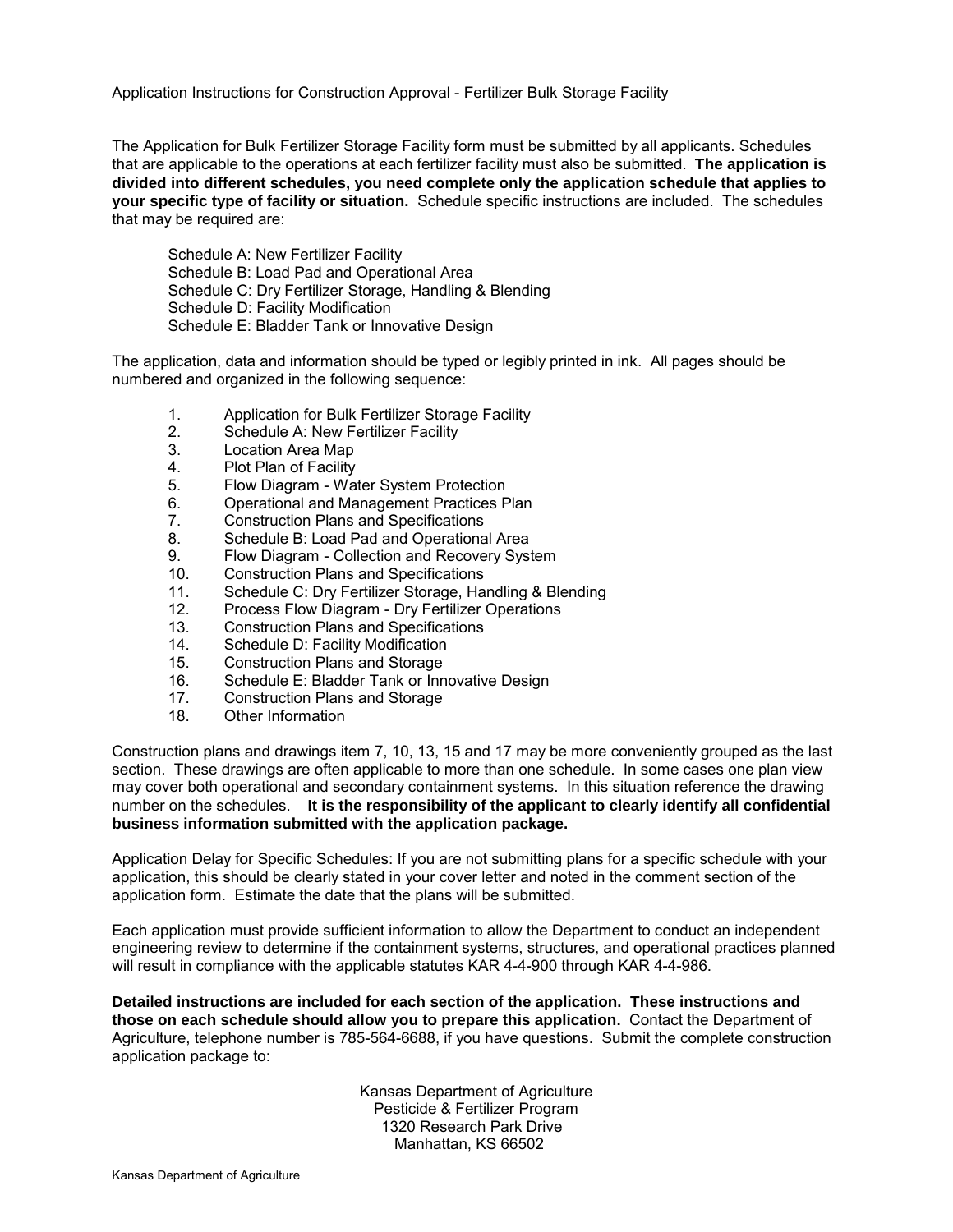Kansas Department of Agriculture Pesticide & Fertilizer Program 1320 Research Park Drive Manhattan, KS 66502 785-564-6688

Application for Bulk Fertilizer Storage Facility

| Facility Name                                                                                                                                                                           |                                  |                                                          |                   |                                       |                  |                                                                                                              |
|-----------------------------------------------------------------------------------------------------------------------------------------------------------------------------------------|----------------------------------|----------------------------------------------------------|-------------------|---------------------------------------|------------------|--------------------------------------------------------------------------------------------------------------|
| Mailing Address_                                                                                                                                                                        |                                  |                                                          |                   |                                       |                  |                                                                                                              |
|                                                                                                                                                                                         | Street Address                   | City                                                     | State             |                                       | $\overline{Zip}$ | County                                                                                                       |
| Facility Address                                                                                                                                                                        |                                  |                                                          |                   |                                       |                  |                                                                                                              |
|                                                                                                                                                                                         | Street Address                   | City                                                     | State             |                                       | Zip              | County                                                                                                       |
|                                                                                                                                                                                         | Quarter                          | Section                                                  | Township          | Range                                 |                  |                                                                                                              |
|                                                                                                                                                                                         |                                  |                                                          |                   |                                       |                  | Telephone <b>Example 2018</b>                                                                                |
| Please check the appropriate boxes to fully describe the nature of the project. This application for<br>KAR 4-4-900 through KAR 4-4-986.                                                |                                  |                                                          |                   |                                       |                  | construction approval is to verify that proposed plans conform to the requirements of the State of Kansas    |
|                                                                                                                                                                                         | <b>New Facility Construction</b> |                                                          |                   | <b>Expansion to Existing Facility</b> |                  |                                                                                                              |
| Liquid only                                                                                                                                                                             |                                  | Dry only                                                 |                   | Liquid & Dry                          |                  |                                                                                                              |
| <b>Bladder Tank</b>                                                                                                                                                                     |                                  |                                                          | Innovative Design |                                       |                  |                                                                                                              |
| below: Complete Application for Construction Approval and all applicable Schedules along with the<br>associated requirements for each as an attachment to the construction application. |                                  |                                                          |                   |                                       |                  | Description of Project: Documents submitted as a part of this application cover the fertilizer items checked |
| Schedule A                                                                                                                                                                              |                                  | <b>New Fertilizer Facility</b>                           |                   |                                       |                  |                                                                                                              |
| Schedule B                                                                                                                                                                              |                                  | Load / Unload Pad Area and Recovery System Plan Schedule |                   |                                       |                  |                                                                                                              |
| Schedule C                                                                                                                                                                              |                                  | Dry Fertilizer Storage, Handling, and Blending Plan      |                   |                                       |                  |                                                                                                              |
| Schedule D                                                                                                                                                                              |                                  | Modification or Expansion                                |                   |                                       |                  |                                                                                                              |
| Schedule E                                                                                                                                                                              |                                  | <b>Bladder Tanks or Innovative Design</b>                |                   |                                       |                  |                                                                                                              |
| Comments: (If additional space is needed, attach a separate sheet.)                                                                                                                     |                                  |                                                          |                   |                                       |                  |                                                                                                              |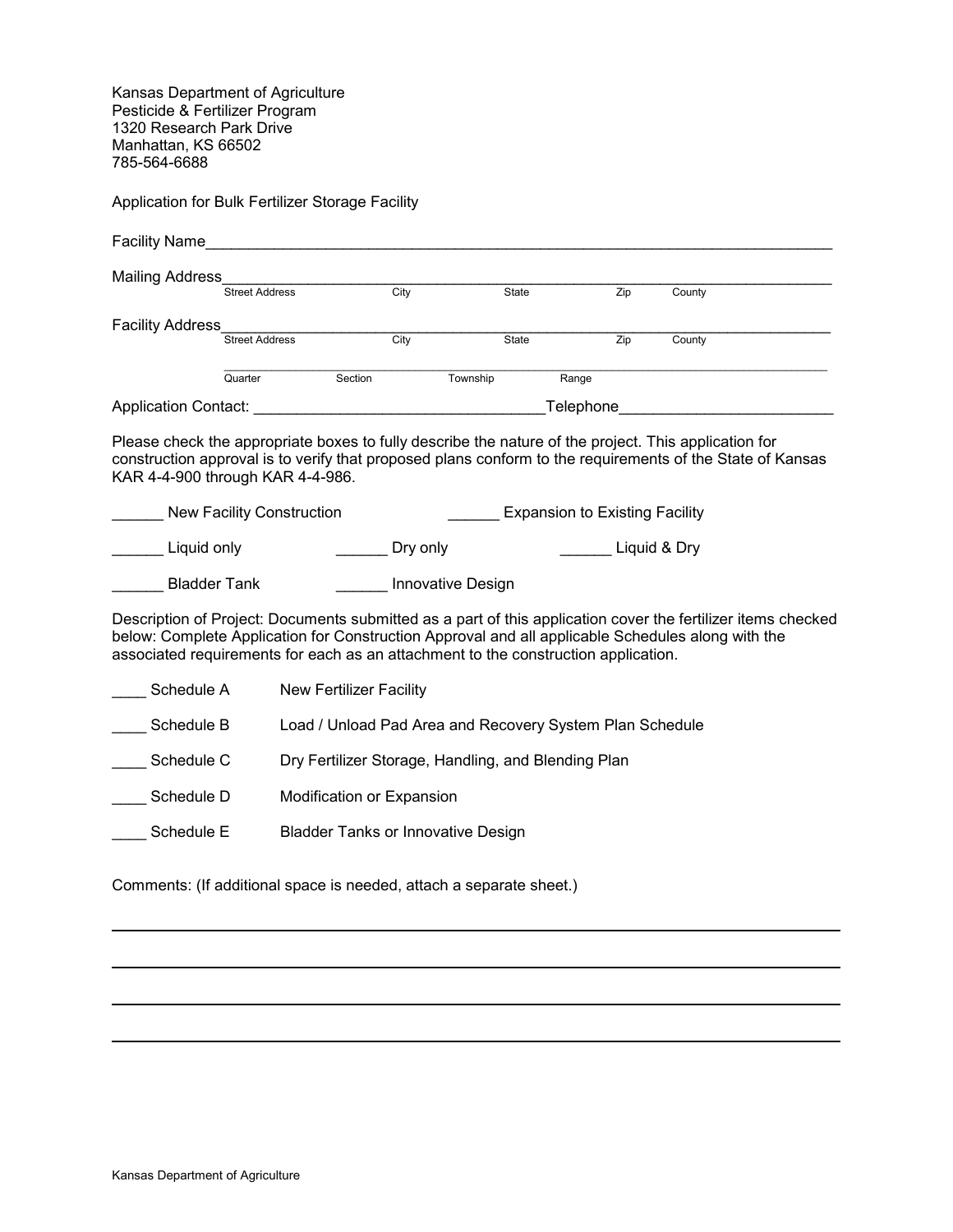Description - Facility Storage Tanks & Load Pads (Check all applicable sections and complete relative questions in section.)

|      | 1. () Liquid Fertilizer Storage Tanks(s) Less than 100,000 Gallons                                                                                               |
|------|------------------------------------------------------------------------------------------------------------------------------------------------------------------|
|      | Receiving: Rail___________ Truck__________ Barge ________                                                                                                        |
|      |                                                                                                                                                                  |
|      |                                                                                                                                                                  |
|      | Does facility have secondary containment for these liquid fertilizer storage tanks?                                                                              |
|      |                                                                                                                                                                  |
|      | Describe type of secondary containment structure(s):                                                                                                             |
|      |                                                                                                                                                                  |
|      | Secondary containment volume: Gallons                                                                                                                            |
|      | 2. () Liquid Fertilizer Storage Tank(s) 100,000 Gallons or Larger:                                                                                               |
|      |                                                                                                                                                                  |
|      |                                                                                                                                                                  |
|      |                                                                                                                                                                  |
| 3. ( | ) Load/Unload Pad:                                                                                                                                               |
|      | Does facility have a load / unload pad that provides for containment and recovery of spillage from<br>blending and loading of fertilizers and equipment washing? |
|      | $Yes$ and $Xes$ and $Xes$ and $Xes$                                                                                                                              |
|      | Load Pad containment volume:___________Gallons                                                                                                                   |
|      | 4. () Dry Fertilizer Storage and Handling:                                                                                                                       |
|      | Receiving: Rail Truck Barge                                                                                                                                      |
|      | Incline conveyor to roof openings                                                                                                                                |
|      | Conveyor/Elevator Leg Inside Distribution Conveyer                                                                                                               |
|      |                                                                                                                                                                  |
|      | Blender: Under Roof__________ Outside________                                                                                                                    |
|      | Open Top Blender___________ Closed Top Blender________                                                                                                           |
|      | What type of material is used for the dry load pad?                                                                                                              |
|      |                                                                                                                                                                  |

\_\_\_\_\_\_\_\_\_\_\_\_\_\_\_\_\_\_\_\_\_\_\_\_\_\_\_\_\_\_\_\_\_\_\_\_\_\_\_\_\_\_\_\_\_\_\_\_\_\_\_\_\_\_\_\_\_\_\_\_\_\_\_\_\_\_\_\_\_\_\_\_\_\_\_\_\_\_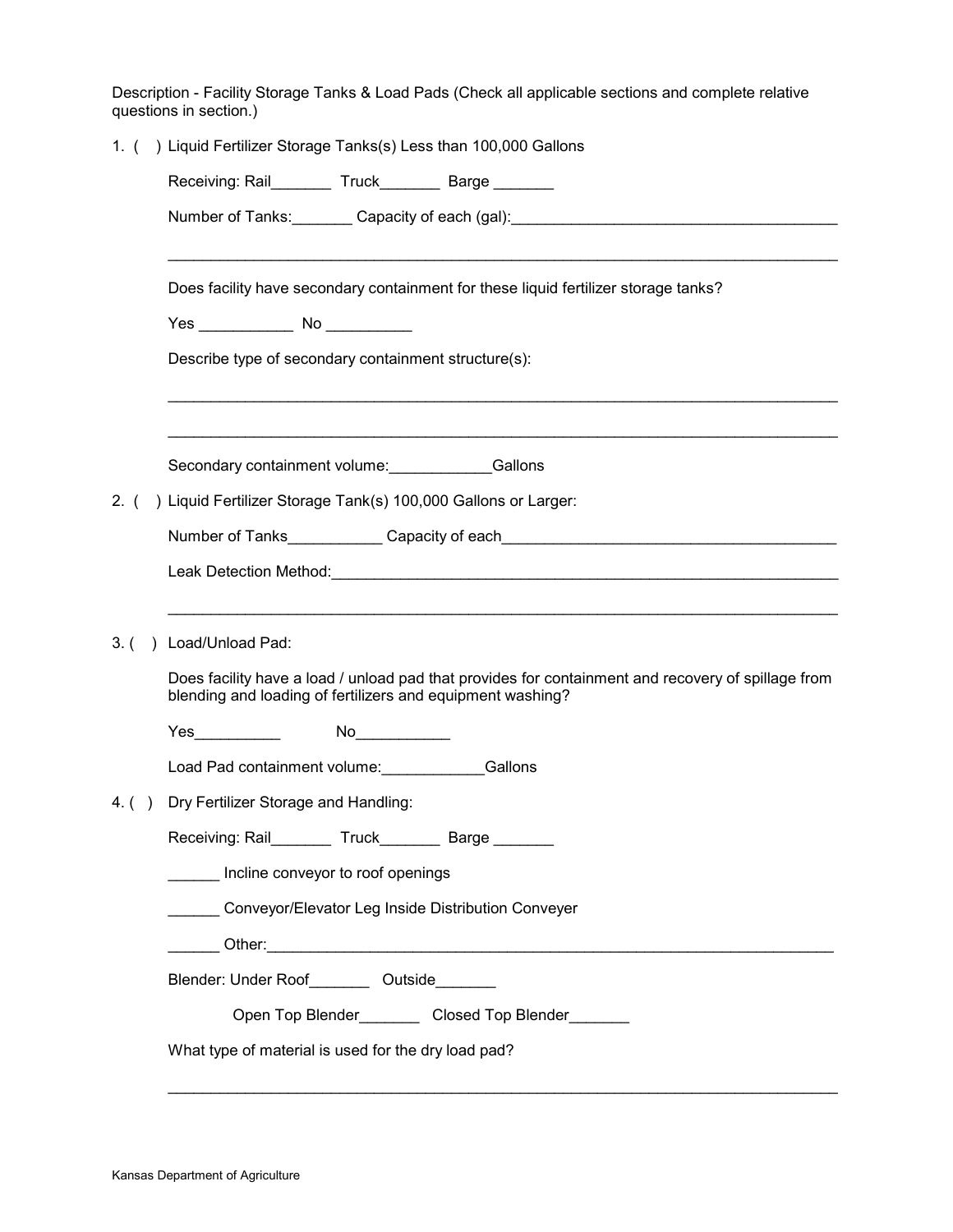5. ( ) Fertilizer Blending Operations:

|          |               | Liquid Blending __________ Dry Blending _________ Both ________                                                                                                                                                                                                                                                                                                                                 |
|----------|---------------|-------------------------------------------------------------------------------------------------------------------------------------------------------------------------------------------------------------------------------------------------------------------------------------------------------------------------------------------------------------------------------------------------|
|          |               | Is the process of impregnating dry fertilizer materials with pesticides conducted in facility blending<br>operation?                                                                                                                                                                                                                                                                            |
|          |               | Yes ___________ No ___________ Considering Process ________                                                                                                                                                                                                                                                                                                                                     |
|          |               | Does facility have on-board impregnation on application equipment? Yes ______<br>No                                                                                                                                                                                                                                                                                                             |
| 6. (     | $\mathcal{L}$ | Water Supply - Proximity to Wells & Waters of the State:                                                                                                                                                                                                                                                                                                                                        |
|          |               | Facility Well on Site: Depth _______ feet;<br>Connection to community / public water system                                                                                                                                                                                                                                                                                                     |
|          |               | Does facility have a back-flow protection? Yes __________ No ________                                                                                                                                                                                                                                                                                                                           |
|          |               |                                                                                                                                                                                                                                                                                                                                                                                                 |
|          |               |                                                                                                                                                                                                                                                                                                                                                                                                 |
|          |               | Distance to community wells:                                                                                                                                                                                                                                                                                                                                                                    |
|          |               | Number of off-site private wells within 1320 feet of your property?                                                                                                                                                                                                                                                                                                                             |
|          |               |                                                                                                                                                                                                                                                                                                                                                                                                 |
|          |               |                                                                                                                                                                                                                                                                                                                                                                                                 |
|          |               | Nearest Surface Water: Name of stream, river, lake: _____________________________                                                                                                                                                                                                                                                                                                               |
| $7.(\ )$ |               | Does your facility have a bio-security plan? Yes ________________________________<br>If yes, please include a copy of your bio-security plan with your application.                                                                                                                                                                                                                             |
| $8.(\ )$ |               | Did your facility submit any confidential business information? Yes ______<br>No control to the set of the set of the set of the set of the set of the set of the set of the set of the set o<br>Confidential business information will be maintained in a segregated file. You must specifically<br>identify individual documents as confidential business information when you submit them to |

Kansas Department of Agriculture

assure segregation.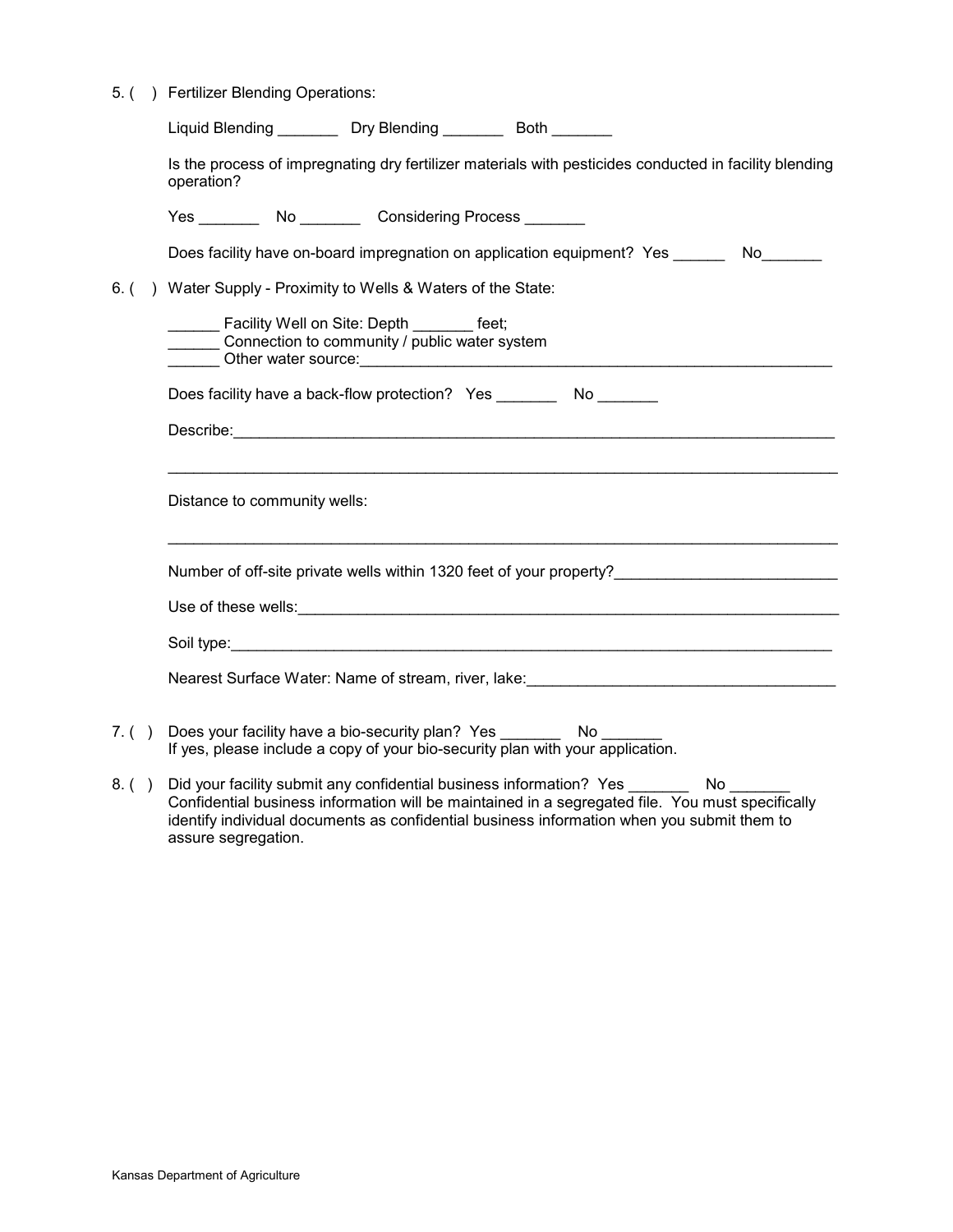- 1. Certification of Construction Plans and Specifications:
	- a) Certificate by Applicant

I hereby certify that I am familiar with the information contained in this application, the attached schedules, and that to the best of my knowledge and belief such information is true, complete, and accurate, and the construction plans and specifications were prepared by me or a permanent employee under my direction.

| Name      | Title |  |
|-----------|-------|--|
| Signature | Date  |  |

b) Certificate by Design Engineer

I hereby certify that I am familiar with the contents of this application and that the design of the facility containment systems conforms to the requirements of KAR 4-4-900 through KAR 4-4-986, and the construction plans and specifications were prepared by me or under my direction.

| Engineer   |      |                  |      |
|------------|------|------------------|------|
|            | Name | Registration No. | Seal |
| Firm       |      |                  |      |
| Address    |      | Telephone No.    |      |
| Signature_ |      | Date             |      |

2. Certification of Application

I/We hereby certify the I/we are familiar with the contents of this application, the attached schedules, and am/are authorized to sign this application in accordance with KAR 4-4-900 through KAR 4-4-986. I/We agree and understand that conditions of construction approval are that I/we construct and operate the containment system(s) as submitted in this application and conform to all requirements of KAR 4-4-900 through KAR 4-4-986.

| Authorized Applicant: |       |
|-----------------------|-------|
| Name                  | Title |
| Signature             | Date  |
| Company Name          |       |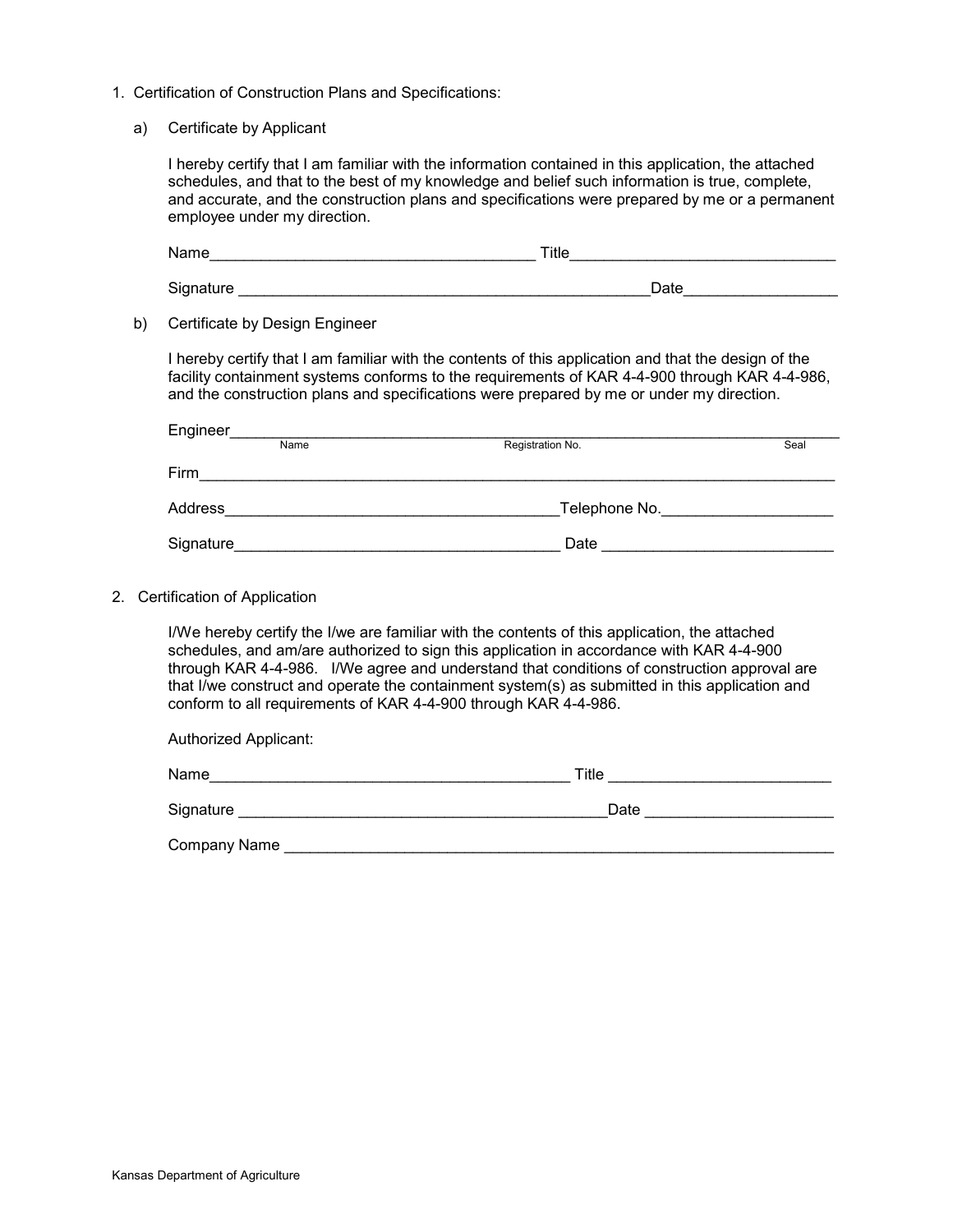Schedule A - New Fertilizer Facility

Facility Name Project Location <br>
Address City County Address **City** County County County County County County County County County County

This information is required for all fertilizer facility construction applications. Documents and information required by this schedule are to verify that the operational area containment, collection and recovery system(s) conform to the requirements of KAR 4-4-900 through KAR 4-4-986. Construction plans, engineering drawings, flow diagrams, and descriptions must be adequate to illustrate your plans. The summary of specific parts of this information is requested on the back of this form.

- 1. Location Area Map Provide a location map of the area surrounding the facility. Identify the relative locations of the following on the map, or by notations, the distance and direction: a) All water wells within 1,320 feet and all abandoned wells within 300 feet of the facility boundary; b) Surface water flow path to area lakes, streams or storm water drains; c) Notation of soil type and approximate ground water depth at the facility location. Preferably, this location map should be done on a copy from the U.S. Geological Survey Quadrangle Map, or the County Plat Book with adequate scale to show required details.
- 2. Plot Plan Provide a plot plan showing all facility structures, storage tanks, facility well, connections to public water systems, storm sewers and drainage tile within property boundaries and use of adjacent property. Identify all containment structures and operational areas, including unloading, loading, blending and equipment washing pads. Topography of property can be shown by contour lines or notation and arrows depicting surface water flow across and from facility. The plot plan should be drawn to a reasonable scale or adequately dimensioned.
- 3. Water Supply/Well Protection Plan Provide a schematic flow diagram of the facility water distribution system between facility well and/or public water system connection and all process or operational use points. Identify backflow protection (break-tank, fixed air gap, reduced pressure principle backflow valves) on diagram.
- 4. Operational and Management Practices Plan This requires a narrative description of the practices that will be employed at the facility for handling recovered materials, accumulated precipitation, and to minimize the volume of recovered materials generated. The following should be included:
	- a) List types of fertilizer handled or stored and total storage capacity available at the facility.
	- b) Methods of storage, reuse, or disposal and estimated quantity of solutions and solids recovered in the operational area containment and recovery system(s).
	- c) Methods for handling storm water collected in operational area and secondary containment systems. This may include practices to keep containment systems clean to prevent storm water contamination and special precaution taken to ensure contaminated storm water is not discharged. Define differences in practices employed off-season such as by-pass or operational area collection systems.
	- d) Methods utilized to minimize the collection or contamination of collected storm water, quantity of rinsates, solutions, and solids. These practices include use of pressure washers, rinsing and washing application equipment in the field, reducing operational spillage , containers to catch predictable spillage, diversion of roof and surface water flow, buildings or covers over containment systems, and management practices to minimize contamination of collected storm water.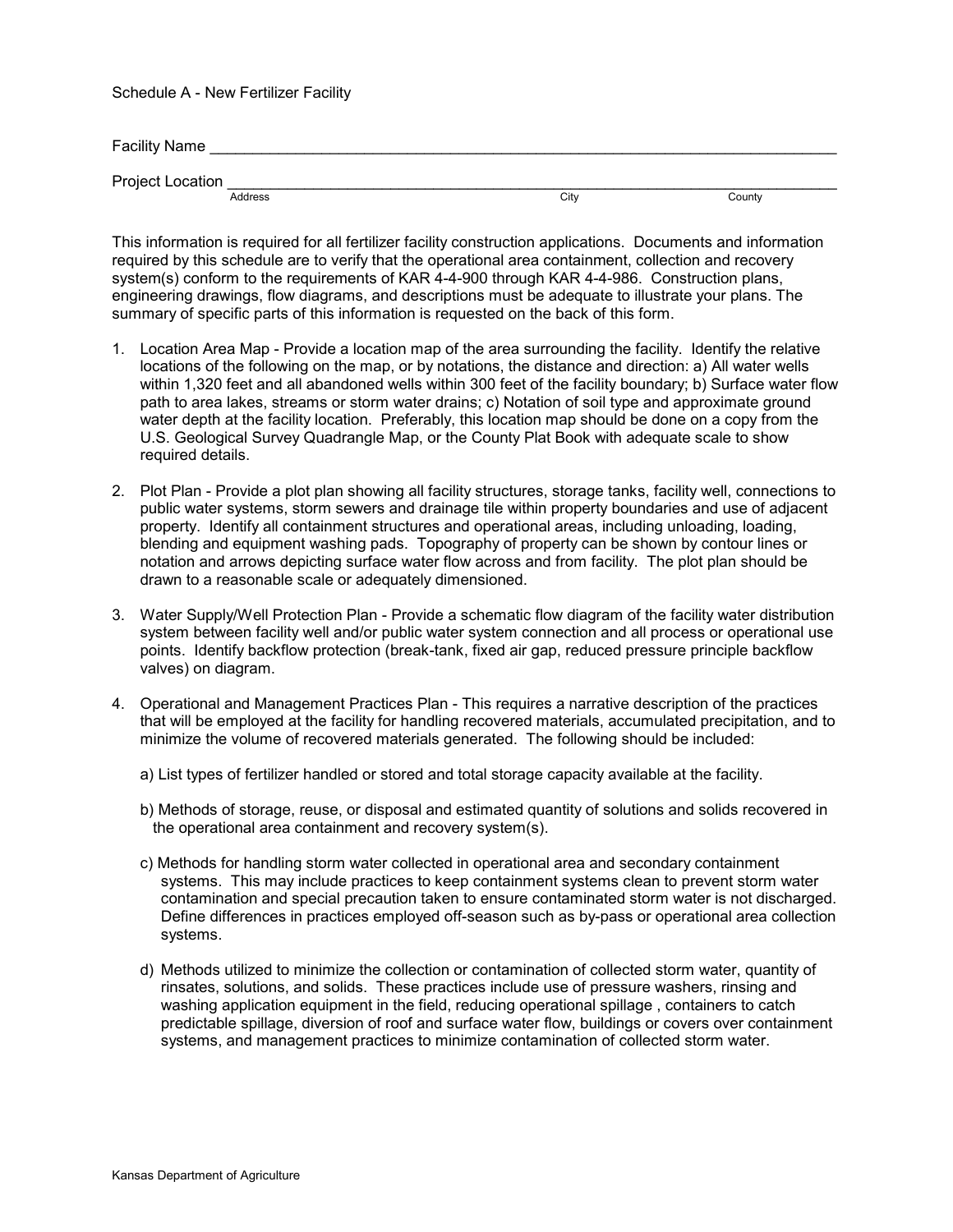Schedule A - New Fertilizer Facility Summary

|    | Facility Name                                                                                 |                                              |               |
|----|-----------------------------------------------------------------------------------------------|----------------------------------------------|---------------|
| 1. | Location Area Map included in application:                                                    | $Yes$ No $No$                                |               |
|    | Community Well(s) within 1,320 feet?                                                          | No ___________  Yes _________  Feet_________ |               |
|    | Private Well(s) within 1320 feet?                                                             |                                              |               |
|    | Approximate Groundwater Depth                                                                 |                                              |               |
|    | Abandoned Well(s) within 300 feet?                                                            |                                              | No Yes Feet   |
|    |                                                                                               |                                              | Oil Cas Water |
|    | Nearest Down Gradient Surface Water - Name of lake, stream and approximate distance:          |                                              |               |
|    |                                                                                               |                                              |               |
|    |                                                                                               |                                              |               |
|    | Distance in feet to nearest: Residence __________ Municipality _________                      |                                              |               |
|    | Hospital Institution Commercial Business                                                      |                                              |               |
|    | 2. Plot Plan is included in application: Yes __________ No ________                           |                                              |               |
|    | Approximate size of facility property: _______________ x _______________ feet                 |                                              |               |
| 3. | Water System Protection Flow Diagram attached: Yes _________ No _______                       |                                              |               |
|    |                                                                                               |                                              |               |
|    | Connection to public water system? Yes _________ No ________                                  |                                              |               |
|    | Indicate Backflow Protection type, $E =$ existing or $P =$ planned, and installation date(s): |                                              |               |
|    | ______ Break Tank (____/____/____)                                                            |                                              |               |
|    | _____ Fixed Air Gap (____/____/____)                                                          |                                              |               |
|    | Reduced Pressure Principle Backflow Valves (1420)                                             |                                              |               |
| 4. | Operational & Management Practices Plan attached: Yes _______ No _______                      |                                              |               |
|    | List fertilizers handled and stored and the total storage capacity at facility:               |                                              |               |
|    |                                                                                               |                                              |               |
|    | Do you wash application vehicles at the facility? Yes _______                                 |                                              |               |
|    | Is a storm water by-pass arrangement used or planned for your operational area?               |                                              |               |
|    |                                                                                               |                                              |               |
|    |                                                                                               |                                              |               |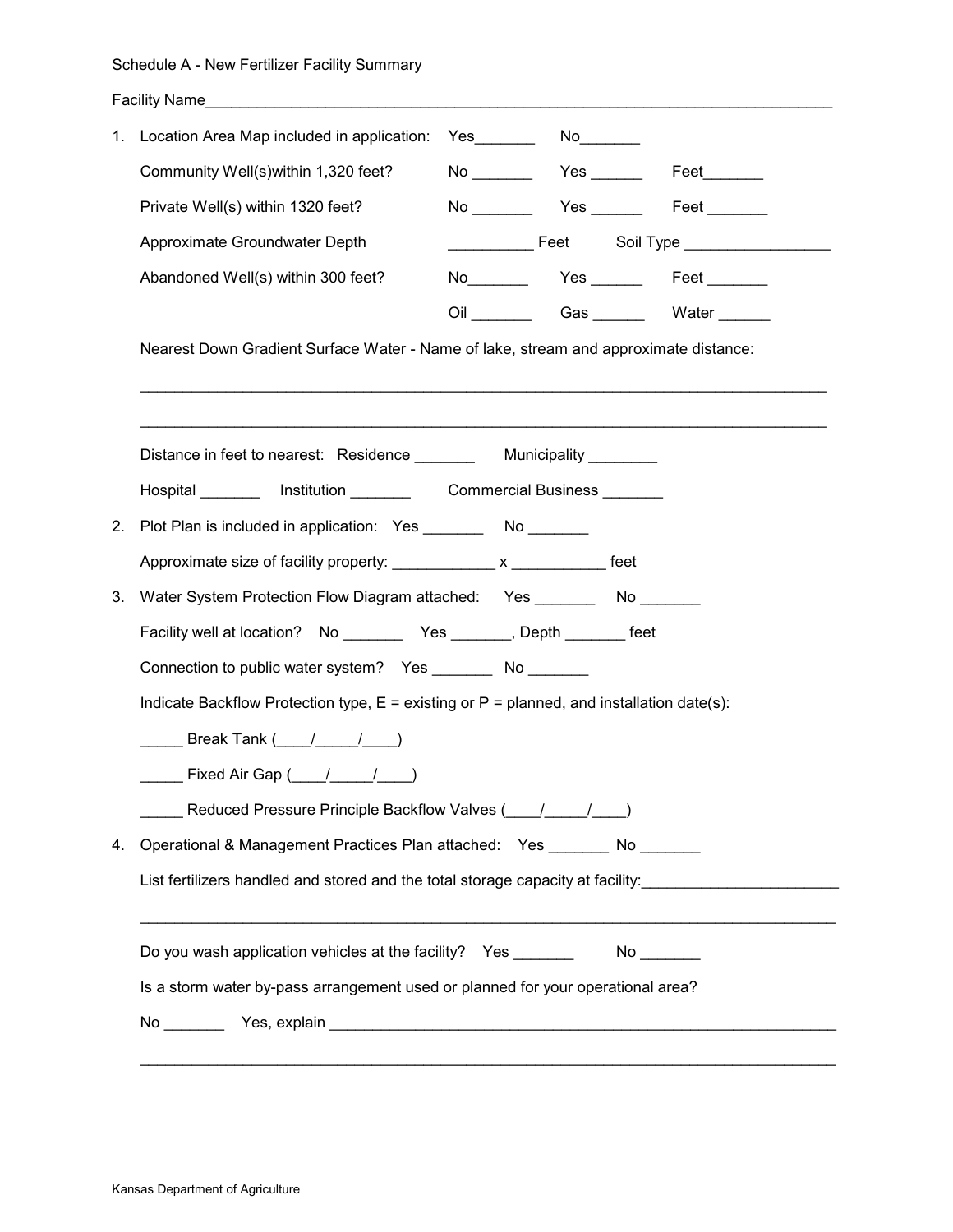Facility Name\_\_\_\_\_\_\_\_\_\_\_\_\_\_\_\_\_\_\_\_\_\_\_\_\_\_\_\_\_\_\_\_\_\_\_\_\_\_\_\_\_\_\_\_\_\_\_\_\_\_\_\_\_\_\_\_\_\_\_\_\_\_\_\_\_\_\_\_\_\_\_\_\_

Project Location **Example 20** 

Documents and information required by this schedule are to verify that the operational area containment, collection and recovery system(s) conform to the requirements of KAR 4-4-900 through KAR 4-4-986. Construction plans, engineering drawings, flow diagrams, and descriptions must be adequate to illustrate your plans.

- 1. Construction plans and specifications: Provide plans and elevation drawings of all operational area containment structures and the collection and recovery system with overall and component dimensions and elevations referenced to a single facility bench mark. Cross-sections must show construction details, elevations, and dimensions of loading pad floor, curbs, sumps, catchment basins, and all transfer structures and piping. Identify all construction materials and specifications.
- 2. Loading Area Containment: On the containment structure drawing show capacity and layout of collection and recovery system, including storage tanks, pumps and piping system. Provide detailed drawing notes indicating a) capacity in gallons of the largest vehicle tank normally loaded; b) Total gallon capacity of containment structure; c) Gravity or automatic transfer system tank capacity in gallons used for containment; d) Capacity of largest blending or makeup tank over pad.
- 3. Collection and Recovery System Flow Diagram: Provide a schematic flow diagram of the collection and recovery system from the containment collection sump to recovery storage tanks and to reuse loading or mixing operation, and any provisions for storm water by-pass. Show and label all components showing pertinent features, sizes, capacities, and flow rates.
- 4. Unloading Area Containment: Describe methods or systems used to catch and recover spillage from unloading operation. Provide drawings of permanent structures.
- 5. Washing Area Containment: Provide drawing of wash pad and recovery system if a separate structure is used for this purpose.
- 6. Blending Area Containment: Describe methods or systems used to catch and recover spillage from these operations. Provide sketches or drawings if necessary to explain.
- 7. Transfer Structures: Describe preventative maintenance practices to ensure below grade transfer structures (sumps, collections tanks, wet wells, scale pits, etc.) are sealed to prevent leakage.
- 8. Construction Time Table: Provide approximate dates on summary.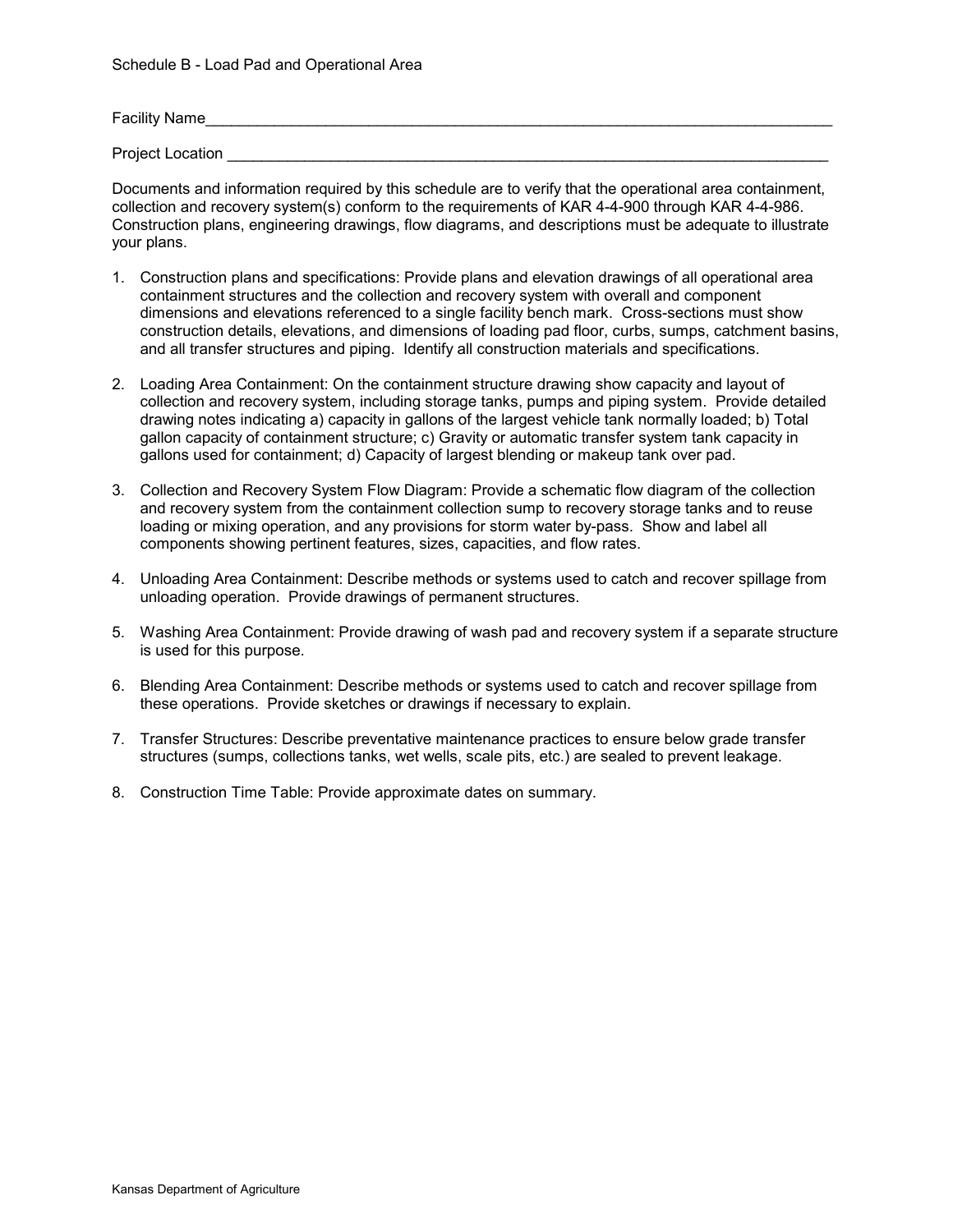Facility Name\_\_\_\_\_\_\_\_\_\_\_\_\_\_\_\_\_\_\_\_\_\_\_\_\_\_\_\_\_\_\_\_\_\_\_\_\_\_\_\_\_\_\_\_\_\_\_\_\_\_\_\_\_\_\_\_\_\_\_\_\_\_\_\_\_\_\_\_\_\_\_\_\_

1. Construction plans and specifications are provided for systems checked:

|    | Loading area containment                                                                                                                                                                                                                                                  |
|----|---------------------------------------------------------------------------------------------------------------------------------------------------------------------------------------------------------------------------------------------------------------------------|
|    | Unloading area containment                                                                                                                                                                                                                                                |
|    | List Other Systems <b>Constant Constant Constant Constant Constant Constant Constant Constant Constant Constant Constant Constant Constant Constant Constant Constant Constant Constant Constant Constant Constant Constant Cons</b>                                      |
| 2. | Loading Area Containment Capacity - Provide gallons for each:                                                                                                                                                                                                             |
|    |                                                                                                                                                                                                                                                                           |
|    | 3. Collection and Recovery System Flow Diagram                                                                                                                                                                                                                            |
|    | Number or recovery storage tanks ________                                                                                                                                                                                                                                 |
|    | Are provisions provided for storm water by-pass? Yes ___________ No ________                                                                                                                                                                                              |
|    | 4. Unloading Area Containment - Describe system used and note drawing number:                                                                                                                                                                                             |
|    |                                                                                                                                                                                                                                                                           |
| 5. | Blending Area Containment - Describe system used and note drawing number:                                                                                                                                                                                                 |
|    |                                                                                                                                                                                                                                                                           |
| 6. | Washing Area Containment - Describe methods and note drawing number: _______________________________                                                                                                                                                                      |
|    |                                                                                                                                                                                                                                                                           |
|    | 7. Transfer Structures - Are any below grade structures used for spill collection in the containment<br>Yes _______________ If yes, check type below and provide details<br>systems?<br>$No \underline{\hspace{1cm}}$<br>including capacity and material of construction. |
|    |                                                                                                                                                                                                                                                                           |
|    |                                                                                                                                                                                                                                                                           |
| 8. | <b>Construction Time Schedule Dates:</b>                                                                                                                                                                                                                                  |
|    | Start Date: $\frac{1}{\sqrt{1-\frac{1}{2}} \cdot \frac{1}{2}}$                                                                                                                                                                                                            |
|    | Completion Date: (____/_____/______)                                                                                                                                                                                                                                      |
|    | Operational Date: (1/2/2/2020)                                                                                                                                                                                                                                            |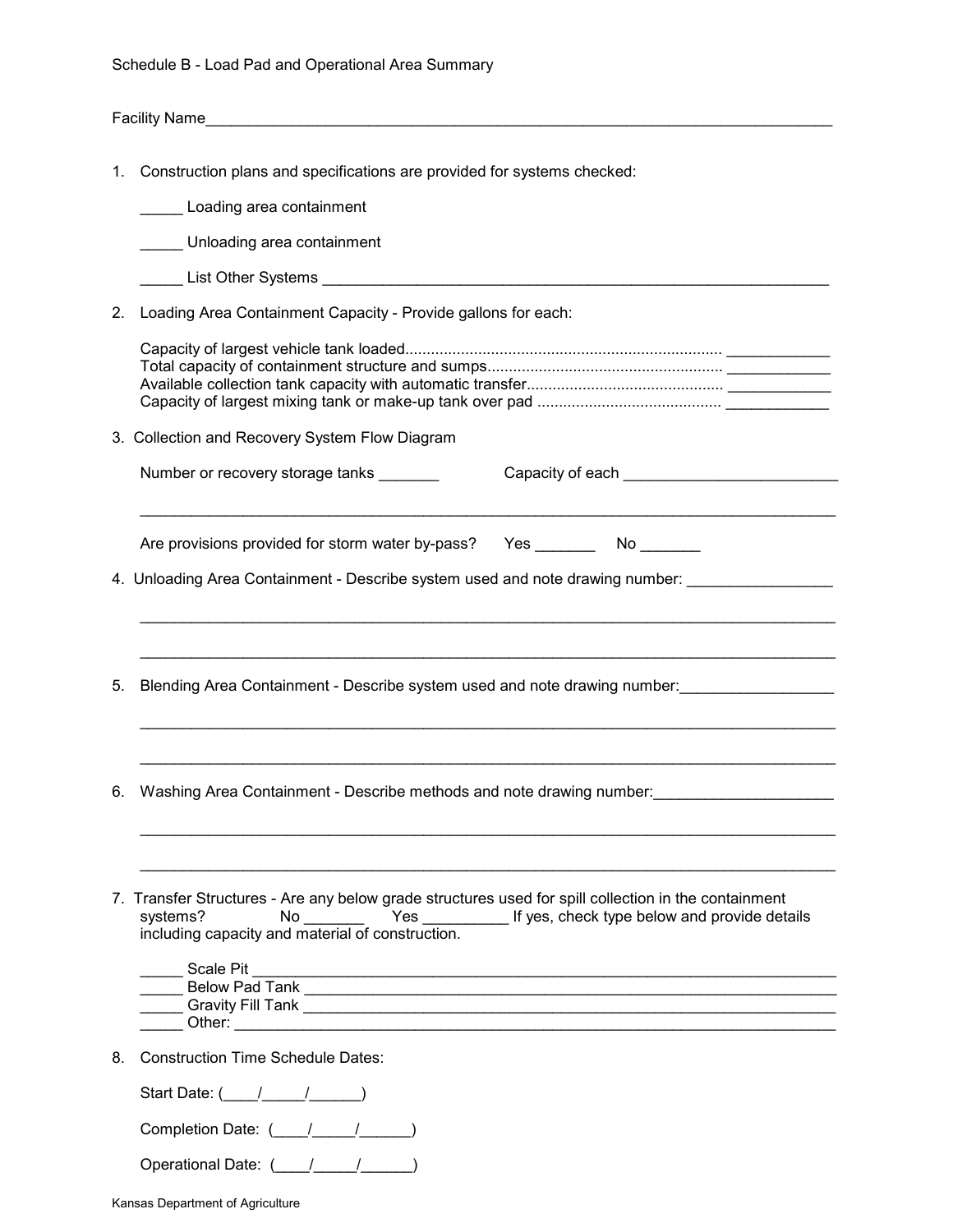Schedule C - Dry Fertilizer Storage, Handling and Blending

| <b>Facility Name</b> |                       |      |        |
|----------------------|-----------------------|------|--------|
|                      |                       |      |        |
| Project Location     |                       |      |        |
|                      | <b>Street Address</b> | City | County |

Documents and information required by this schedule are to verify that dry fertilizer storage, handling, and blending operations conform with the requirements of KAR 4-4-900 through KAR 4-4-986. Narrative, drawings, or schematic flow diagrams may be used to describe the facility storage methods and operational processes and to illustrate your plans for containment and recovery of spillage and to minimize emissions.

- 1. Plot Plan: On the facility plat plan (Schedule A) or a separate drawing, show the storage building, blending area, unloading and loading locations, and the distance and location of the nearest residence and commercial building.
- 2. Process Flow Diagram: Provide a schematic flow diagram of all processes including: Truck/Rail Unloading, Storage, Weighing, Blending, Impregnation, applicator/Truck Loading, and all associated conveyor and front-end loader transfer operations. Identify each function or process, show flow rates and type of conveyors, blender and other equipment. Show by graphics or notations the processes that are enclosed or under roof.
- 3. Storage Facilities: Describe storage buildings and, if necessary, provisions to prevent ground or surface water pollution. If additional space is needed, attach a separate sheet.
- 4. Containment and Recovery of Spillage: Describe the containment or collection of spillage and the clean-up practices or recovery methods planned for all exposed outdoor operational processes. These may include unloading, loading, conveying, front-end loader handling, weighing, and blending. Describe the provisions for the diversion of surface water flow around the operations. If additional space is needed, attach a separate sheet.

Describe or provide drawings of operational containment and recovery systems for pesticide impregnation operations including provisions for blender/equipment wash water collection. If additional space is needed, attach a separate sheet.

- 5. Particulate Emission Control: Describe methods, equipment or techniques used to minimize particulate matter/dust emissions. If additional space is needed, attach a separate sheet.
- 6. Blending Operations, Herbicide Impregnation, and Compliance Time Schedule: Provide information requested in summary.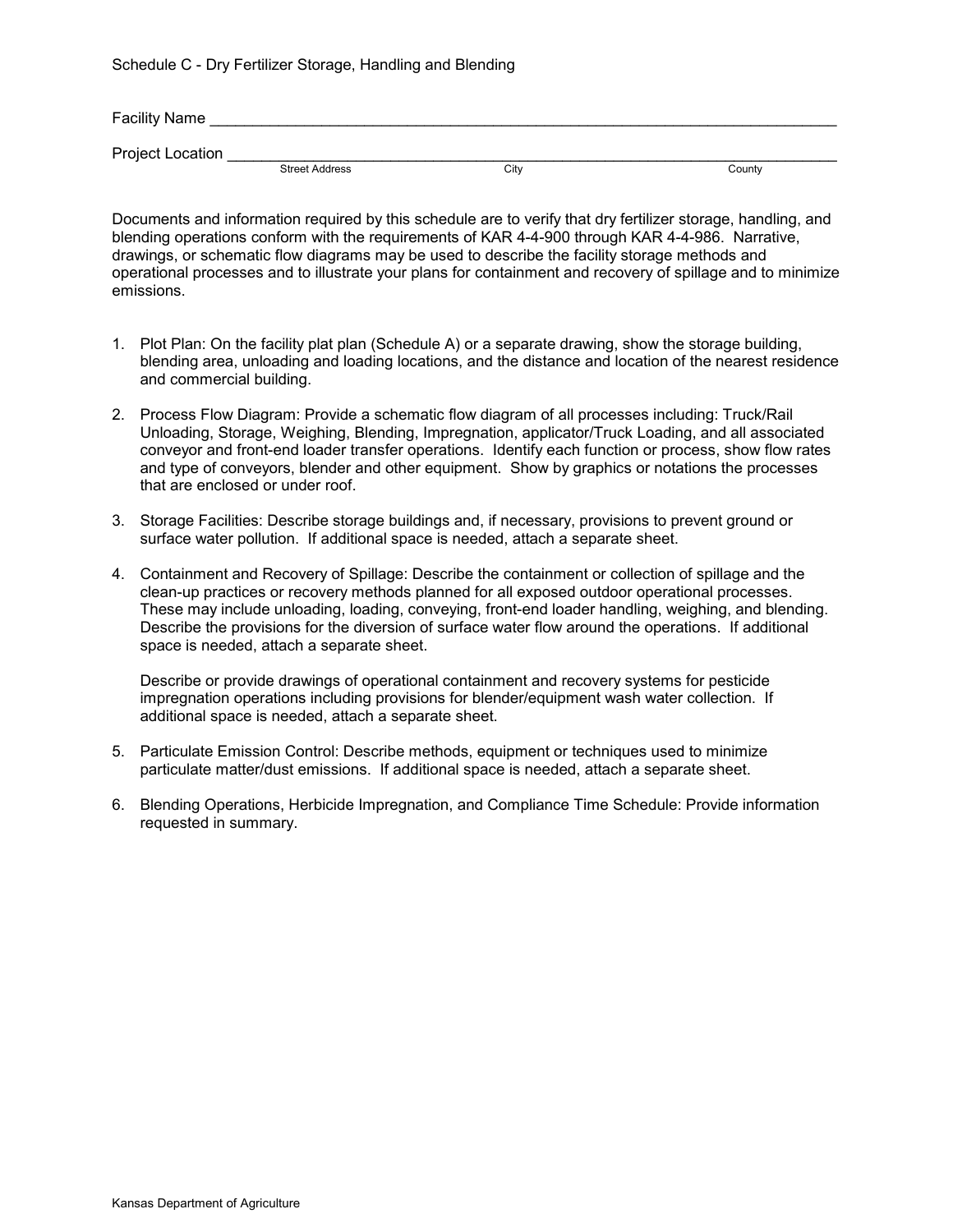Schedule C - Dry Fertilizer Storage, Handling and Blending Summary

Facility Name \_\_\_\_\_\_\_\_\_\_\_\_\_\_\_\_\_\_\_\_\_\_\_\_\_\_\_\_\_\_\_\_\_\_\_\_\_\_\_\_\_\_\_\_\_\_\_\_\_\_\_\_\_\_\_\_\_\_\_\_\_\_\_\_\_\_\_\_\_\_\_\_\_

| 1. Dry fertilizer facilities, distance and location of nearest residence(s) and/or commercial building(s) |  |
|-----------------------------------------------------------------------------------------------------------|--|
| shown on: (check)                                                                                         |  |

Plot Plan \_\_\_\_\_\_\_ Separate Drawing \_\_\_\_\_\_\_

| 2. Process Flow Diagram is attached: Yes<br>NΩ                                                     |
|----------------------------------------------------------------------------------------------------|
| On each process below, place an "E" to designate enclosed, "R" to designate under-roof only, or an |
| "O" for any exposed outdoor operation.                                                             |

| Unloading | Storage         | Front End Loader Handling |          |  |
|-----------|-----------------|---------------------------|----------|--|
| Weighing  | <b>Blending</b> | Loading                   | Conveyor |  |

3. Storage Facilities: Describe \_\_\_\_\_\_\_\_\_\_\_\_\_\_\_\_\_\_\_\_\_\_\_\_\_\_\_\_\_\_\_\_\_\_\_\_\_\_\_\_\_\_\_\_\_\_\_\_\_\_\_\_\_\_\_\_\_\_\_

\_\_\_\_\_\_\_\_\_\_\_\_\_\_\_\_\_\_\_\_\_\_\_\_\_\_\_\_\_\_\_\_\_\_\_\_\_\_\_\_\_\_\_\_\_\_\_\_\_\_\_\_\_\_\_\_\_\_\_\_\_\_\_\_\_\_\_\_\_\_\_\_\_\_\_\_\_\_\_\_\_

\_\_\_\_\_\_\_\_\_\_\_\_\_\_\_\_\_\_\_\_\_\_\_\_\_\_\_\_\_\_\_\_\_\_\_\_\_\_\_\_\_\_\_\_\_\_\_\_\_\_\_\_\_\_\_\_\_\_\_\_\_\_\_\_\_\_\_\_\_\_\_\_\_\_\_\_\_\_\_\_\_

\_\_\_\_\_\_\_\_\_\_\_\_\_\_\_\_\_\_\_\_\_\_\_\_\_\_\_\_\_\_\_\_\_\_\_\_\_\_\_\_\_\_\_\_\_\_\_\_\_\_\_\_\_\_\_\_\_\_\_\_\_\_\_\_\_\_\_\_\_\_\_\_\_\_\_\_\_\_\_\_\_

\_\_\_\_\_\_\_\_\_\_\_\_\_\_\_\_\_\_\_\_\_\_\_\_\_\_\_\_\_\_\_\_\_\_\_\_\_\_\_\_\_\_\_\_\_\_\_\_\_\_\_\_\_\_\_\_\_\_\_\_\_\_\_\_\_\_\_\_\_\_\_\_\_\_\_\_\_\_\_\_\_

\_\_\_\_\_\_\_\_\_\_\_\_\_\_\_\_\_\_\_\_\_\_\_\_\_\_\_\_\_\_\_\_\_\_\_\_\_\_\_\_\_\_\_\_\_\_\_\_\_\_\_\_\_\_\_\_\_\_\_\_\_\_\_\_\_\_\_\_\_\_\_\_\_\_\_\_\_\_\_\_\_

4. Containment and Recovery of Spillage: Describe for each process exposed outdoors and note drawing number(s)\_\_\_\_\_\_\_\_\_\_\_\_\_\_\_\_\_\_\_\_\_\_\_\_\_\_\_\_\_\_\_\_\_\_\_\_\_\_\_\_\_\_\_\_\_\_\_\_\_\_\_\_\_\_\_\_\_\_\_\_\_\_\_\_\_\_

\_\_\_\_\_\_\_\_\_\_\_\_\_\_\_\_\_\_\_\_\_\_\_\_\_\_\_\_\_\_\_\_\_\_\_\_\_\_\_\_\_\_\_\_\_\_\_\_\_\_\_\_\_\_\_\_\_\_\_\_\_\_\_\_\_\_\_\_\_\_\_\_\_\_\_\_\_\_\_\_\_

- 5. Particulate Emission Control: Describe for each process exposed outdoors:
- 6. Blending Operations, Herbicide Impregnation, and Compliance Time Schedule. Herbicide Impregnation process in blender? No \_\_\_\_\_\_\_ Yes \_\_\_\_\_\_\_, then provide

| <b>Herbicides Used</b>                | <b>Annual Amounts</b> |  |
|---------------------------------------|-----------------------|--|
|                                       |                       |  |
|                                       |                       |  |
|                                       |                       |  |
| <b>Odor Emission Control Methods:</b> |                       |  |
|                                       |                       |  |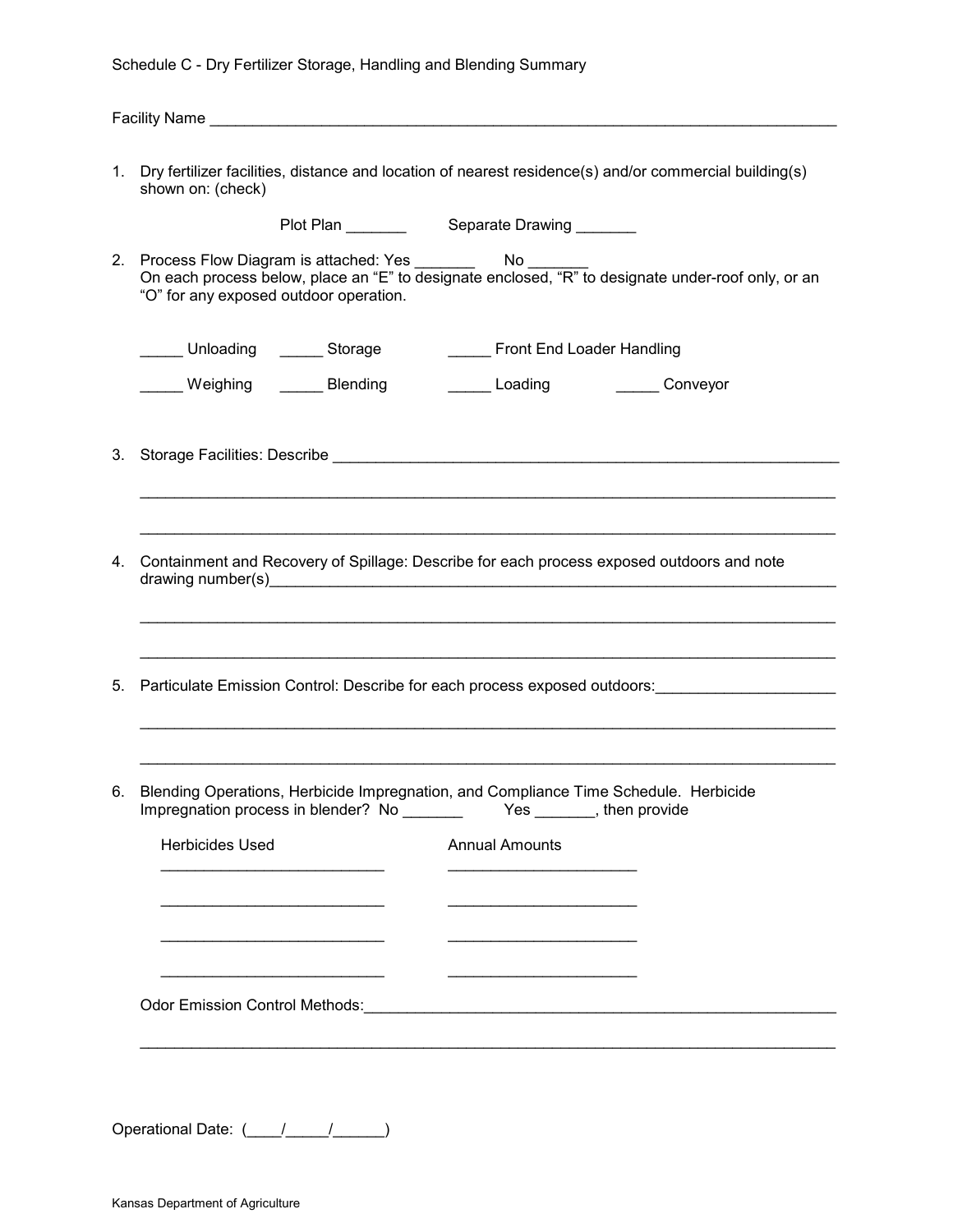## Schedule D - Facility Modification Schedule

| <b>Facility Name</b> |                       |      |        |
|----------------------|-----------------------|------|--------|
| Project Location     |                       |      |        |
|                      | <b>Street Address</b> | City | County |

KAR 4-4-900 through KAR 4-4-986 requires that a facility be approved prior to any modification. By definition "Modification" means changes in structures, processes, or activities at a fertilizer facility which alters the efficiency of containment structures or systems. Construction plans, engineering drawings, flow diagrams, and descriptions must be adequate to illustrate your plans.

This includes any change that modifies the approved facility design capability of secondary or operational area containment structures. An obvious example is a change or addition to storage tanks within the containment area resulting in increased tank base displacement volume or increased volume for largest tank.

1. Application for Facility Modification: Compete the Application for Construction Approval form with the appropriate approval signatures and submit along with this schedule. Configuration changes in containment structures may require amendment to previous drawings and/or the related schedule. In many cases the facility modification can be adequately covered on this schedule.

| 2.             | Reference to Existing Application: Schedule ______<br>Drawing Number _______                                                                                                                                                       |  |  |  |  |
|----------------|------------------------------------------------------------------------------------------------------------------------------------------------------------------------------------------------------------------------------------|--|--|--|--|
|                | Description of containment structure or system involved:<br>Letting and the containment structure or system involved:<br>Letting and the containment of containing and the container of the container and the containing of the co |  |  |  |  |
|                |                                                                                                                                                                                                                                    |  |  |  |  |
|                |                                                                                                                                                                                                                                    |  |  |  |  |
| 3.             |                                                                                                                                                                                                                                    |  |  |  |  |
|                |                                                                                                                                                                                                                                    |  |  |  |  |
|                | Containment Capacity: Existing ____________ gal. Modified __________ gal.                                                                                                                                                          |  |  |  |  |
|                | Minimum capacity required by KAR 4-4-900 through KAR 4-4-986 ____________ gal.                                                                                                                                                     |  |  |  |  |
| 4 <sub>1</sub> | Other Modification: Describe the planned changes: (If additional space is needed, attach a separate<br>sheet.)                                                                                                                     |  |  |  |  |
|                |                                                                                                                                                                                                                                    |  |  |  |  |
|                |                                                                                                                                                                                                                                    |  |  |  |  |
|                |                                                                                                                                                                                                                                    |  |  |  |  |
|                | Describe the change in structure or system efficiency: (If additional space is needed, attach a<br>separate sheet.)                                                                                                                |  |  |  |  |
|                |                                                                                                                                                                                                                                    |  |  |  |  |
|                |                                                                                                                                                                                                                                    |  |  |  |  |
|                |                                                                                                                                                                                                                                    |  |  |  |  |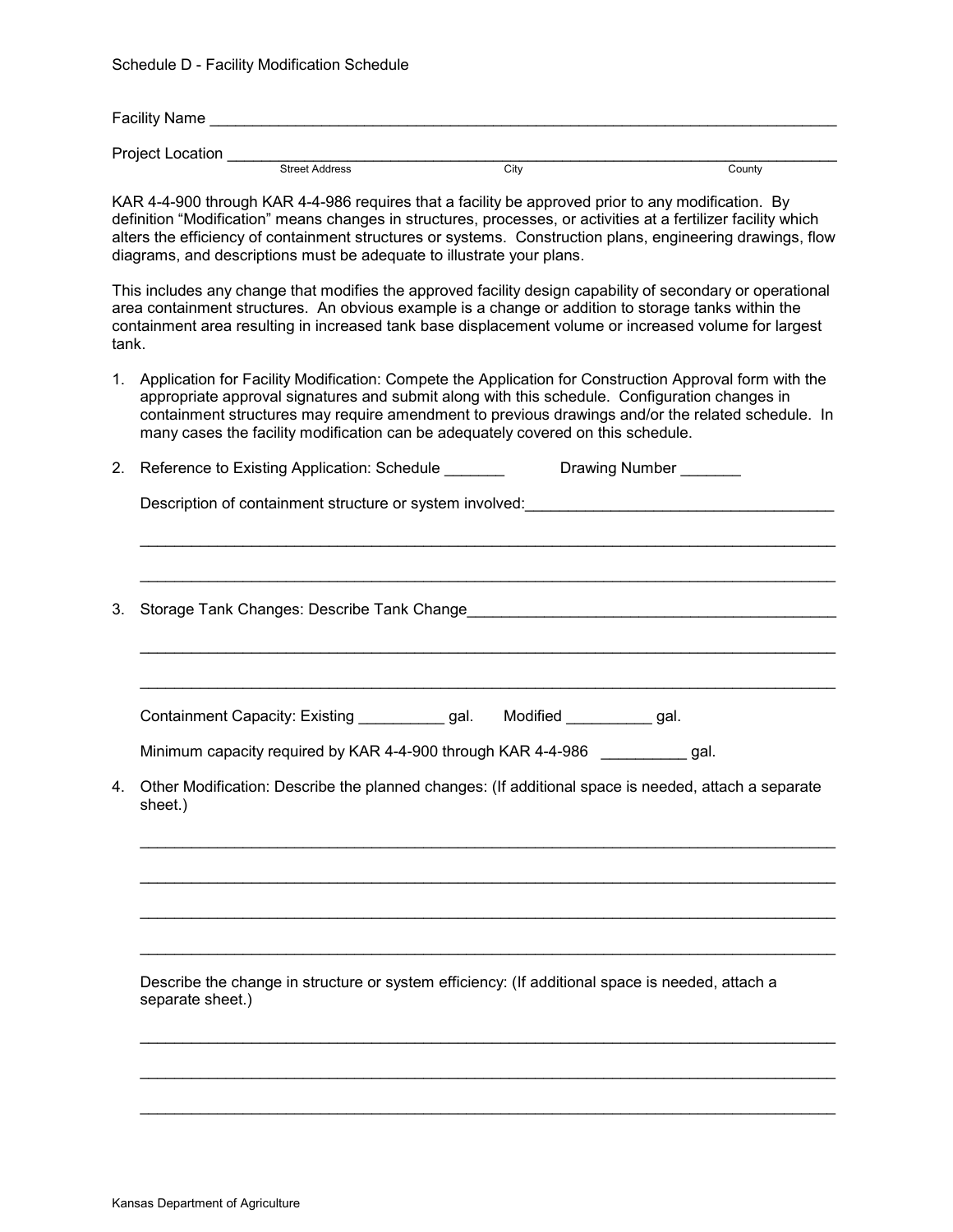Schedule E - Bladder Tank or Innovative Design

Facility Name \_\_\_\_\_\_\_\_\_\_\_\_\_\_\_\_\_\_\_\_\_\_\_\_\_\_\_\_\_\_\_\_\_\_\_\_\_\_\_\_\_\_\_\_\_\_\_\_\_\_\_\_\_\_\_\_\_\_\_\_\_\_\_\_\_\_\_\_\_\_\_\_\_

Project Location \_\_\_\_\_\_\_\_\_\_\_\_\_\_\_\_\_\_\_\_\_\_\_\_\_\_\_\_\_\_\_\_\_\_\_\_\_\_\_\_\_\_\_\_\_\_\_\_\_\_\_\_\_\_\_\_\_\_\_\_\_\_\_\_\_\_\_\_\_\_\_

Documents and information required by this schedule are to verify that the secondary containment structure and capacity conforms to the requirements of KAR 4-4-900 through KAR 4-4-986. Construction plans, engineering drawings, flow diagrams, and descriptions must be adequate to illustrate your plans. Indicate the secondary containment plans submitted in this schedule by checking the fertilizer storage system(s) below:

**Example 3 Bladder Tank Application** 

\_\_\_\_\_Innovative Design Application

Number of Liquid Fertilizer Tanks:

Less than 100,000 gallons

100,000 gallons or larger

- 1. Certified Engineering Plans and specifications: Provide plan and elevation drawings with overall and component dimensions and elevations referenced to single facility bench mark. Include crosssections to indicate construction details, elevations, and dimensions of walls, floor, sumps and all other piping and components. Identify all materials and applicable construction specifications. Note manufacturer, trade name of all synthetic liners or prefabricated materials and provide written confirmation of compatibility and estimate of life expectancy from the manufacturer. When necessary, to prevent tank flotation, show details of anchoring method. Bladder tank or innovative design plans must be certified and stamped by a professional engineer.
- 2. Storage Tank Schedule: Show location and assigned tank number of each storage tank within the secondary containment on the plan view. Provide tank capacity, dimensions, and the product contained in each tank on the plan view or by tank schedule referencing tank numbers. Illustrate provisions for placement of future tank(s) by broken lines.
- 3. Secondary Containment Capacity: Note the following on the drawing: a) The minimum required containment capacity to satisfy KAR 4-4-900 through KAR 4-4-986 for current storage tanks. b) The actual containment volume in gallons provided. c) Specific provisions for future tank(s) within the containment.
- 4. Construction Time Schedule: Provide approximate dates (on the summary form) that construction will begin, be completed and put in operation.